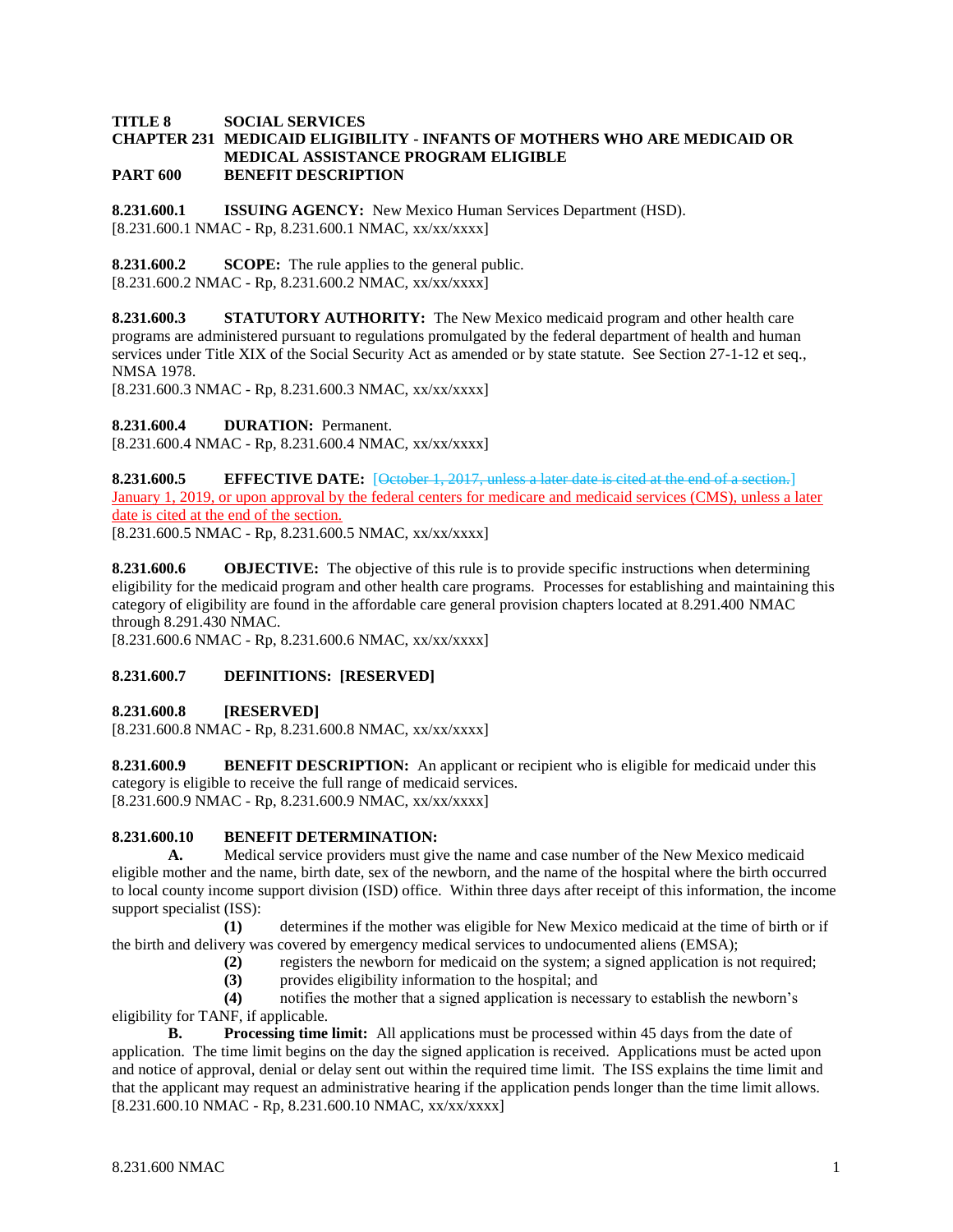**8.231.600.11 ONGOING BENEFITS:** A newborn remains eligible for assistance under Category 031 from birth through the month of the child's first birthday as long as the newborn remains in New Mexico. [8.231.600.11 NMAC - Rp, 8.231.600.12 NMAC, xx/xx/xxxx]

**8.231.600.12 RETROACTIVE BENEFIT COVERAGE:** [A newborn is deemed to have applied and been found eligible for the newborn category of eligibility from birth through the month of the child's first birthday. This applies in instances where the labor and delivery services were furnished prior to the date of the application and covered by medicaid based on the mother applying for up to three months of retroactive eligibility.] Retroactive medicaid coverage is provided in accordance with Subsection H of 8.200.400.14 NMAC.

[**A. Application for retroactive benefit coverage:** Application for retroactive medicaid can be made by checking "yes" in the "application for retroactive medicaid payments" box on the application/redetermination of eligibility for medicaid assistance (MAD 381) form or by checking "yes" to the question "does anyone in your household have unpaid medical expenses in the last three months?" on the application for assistance (ISD S) form. Applications for retroactive medicaid benefits must be made no later than 180 days from the date of application for assistance. Medicaid covered services which were furnished more than two years prior to application are not covered.

**B. Approval requirements:** To establish retroactive eligibility, the ISS must verify that all conditions of eligibility were met for each of the three retroactive months and that the applicant received medicaidcovered services. Each month must be approved or denied on its own merits. Retroactive eligibility can be approved on either the eligibility system (for categories programmed on that system) or on the retroactive medicaid eligibility authorization  $(MAD 333)$  form.

**C. Notice:**

**(1)** Notice to applicant: The applicant must be informed if eligibility for any of the retroactive months is denied.

**(2)** Recipient responsibility to notify provider: After the retroactive eligibility has been established, the ISD worker must notify the recipient that he is responsible for informing all providers with outstanding bills of the retroactive eligibility determination. If the recipient fails to inform all providers and furnish verification of eligibility which can be used for billing and the provider consequently does not submit the billing within 120 days from the date of approval of retroactive coverage, the recipient is responsible for payment of the **bill.]** 

[8.231.600.12 NMAC - Rp, 8.231.600.13 NMAC, xx/xx/xxxx]

**8.231.600.13 CHANGE IN ELIGIBILITY:** If the newborn is placed on MAD Category 400 or 420 and then loses eligibility for either of these categories, the newborn can still be eligible for Category 031 if he meets Category 031 requirements for the remainder of the 12 month period. A new application is not required [8.231.600.13 NMAC - Rp, 8.231.600.14 NMAC, xx/xx/xxxx]

**8.231.600.14 PERIODIC REDETERMINATIONS OF ELIGIBILITY (42 CFR 435.117(d)):** A

redetermination of eligibility must be completed on behalf of the children described in this provision in accordance with 8.291.410.19 NMAC.

[8.231.600.14 NMAC - Rp, 8.231.600.14 NMAC, xx/xx/xxxx]

# **8.231.600.15 ENUMERATION AND CITIZENSHIP:**

**A.** HSD requires, as a condition of eligibility, that each individual (including children) seeking medicaid furnish each of his or her [Social Security] social security numbers (SSN) per 42 CFR 435.910(a) and 8.200.410.10 NMAC. HSD will request an SSN at renewal if not already provided.

**B.** Newborns who were initially eligible for medicaid as deemed newborns are considered to have provided satisfactory documentation of citizenship, identity, and age.

[8.231.600.15 NMAC - Rp, 8.231.600.15 NMAC, xx/xx/xxxx]

# **HISTORY OF 8.231.600 NMAC:**

**Pre-NMAC History:** The material in this part was derived from that previously filed with the State Records Center:

ISD 290.1000, Medical Assistance for Woman and Children, filed 11/13/1984.

ISD FA 830, Medical Assistance for Woman and Children and AFDC Related Groups, filed 2/10/1988.